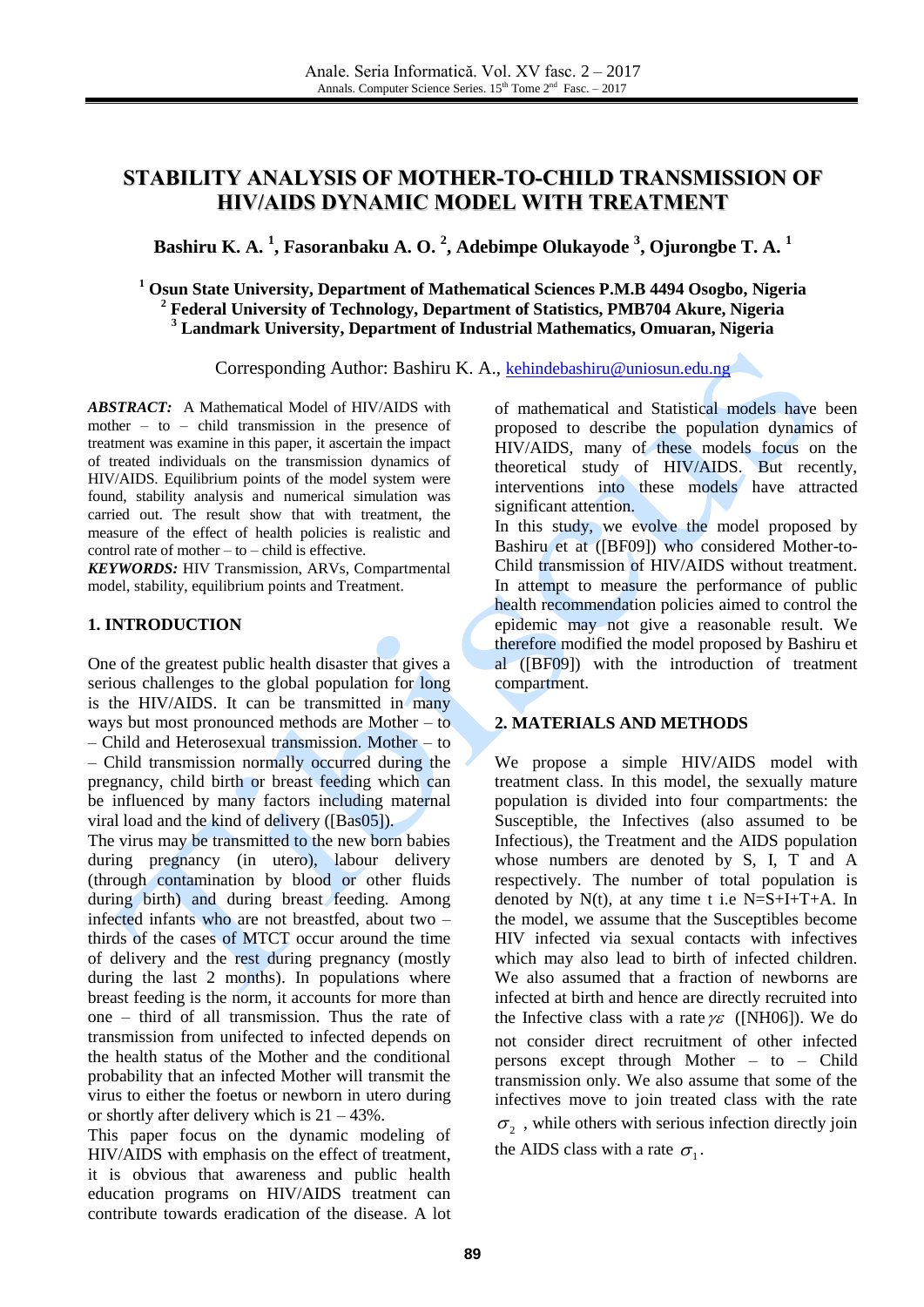

**Fig. 1. Proposed schematic diagram for Mother – to – Child Transmission of HIV/AIDS**

Δ

With the above considerations and assumptions, the spread of the disease is assumed to be governed by the following system of nonlinear ordinary differential equations:

$$
\frac{dS}{dt} = \psi - \frac{\beta SI}{N} - uS
$$
\n(1)\n
$$
\frac{dI}{dt} = \gamma \varepsilon I + \frac{\beta SI}{N} - uI - \sigma_2 I - \sigma_1 I
$$
\n(2)\n
$$
\frac{dT}{dt} = \sigma_2 I - uT + vA
$$
\n(3)\n
$$
\frac{dA}{dt} = \sigma_1 I - vA - (\alpha + u)A
$$
\n(4)

Where,

 $\alpha$  - Disease – induced death rate due to AIDS.

 $\sigma_2$ - Rate of movement from infectious class to treatment class.

 $\sigma_1$  - Rate of movement from infectious class to AIDS class.

- *u* Natural mortality rate.
- *v* Rate at which AIDS group get treatment
- $\beta$  The contact rate of the epidemic.

 $\psi$  - The rate of recruitment into susceptible population.

- $\gamma$  Birth rate of infected newborn
- $\varepsilon$  The fraction of infected newborn.

#### **3. POSITIVITY AND BOUNDEDNESS OF SOLUTIONS**

In this section, the positivity and boundednes of solution of equation 1 to 4 was established as the model described the evolution of population, hence the population should always remain non – negative and bounded; this implies the global existence of the solutions. We assume that the initial data for equation 1 to 4 satisfy

$$
S^0 \ge 0, I^0 \ge 0, T^0, A^0 \ge 0
$$
 (5)

### **4. EXISTENCE AND UNIQUENESS OF SOLUTION FOR THE MODEL**

For the model to predict the future of the system from its current state at time  $t_0$ , the initial value problem (IVP)

$$
x' = f(t, x), \qquad x(t_0) = x_0 \tag{6}
$$

must have a solution that exist and also unique.

In this subsection, the conditions for the existence and uniqueness of solution for the model will be established.

Let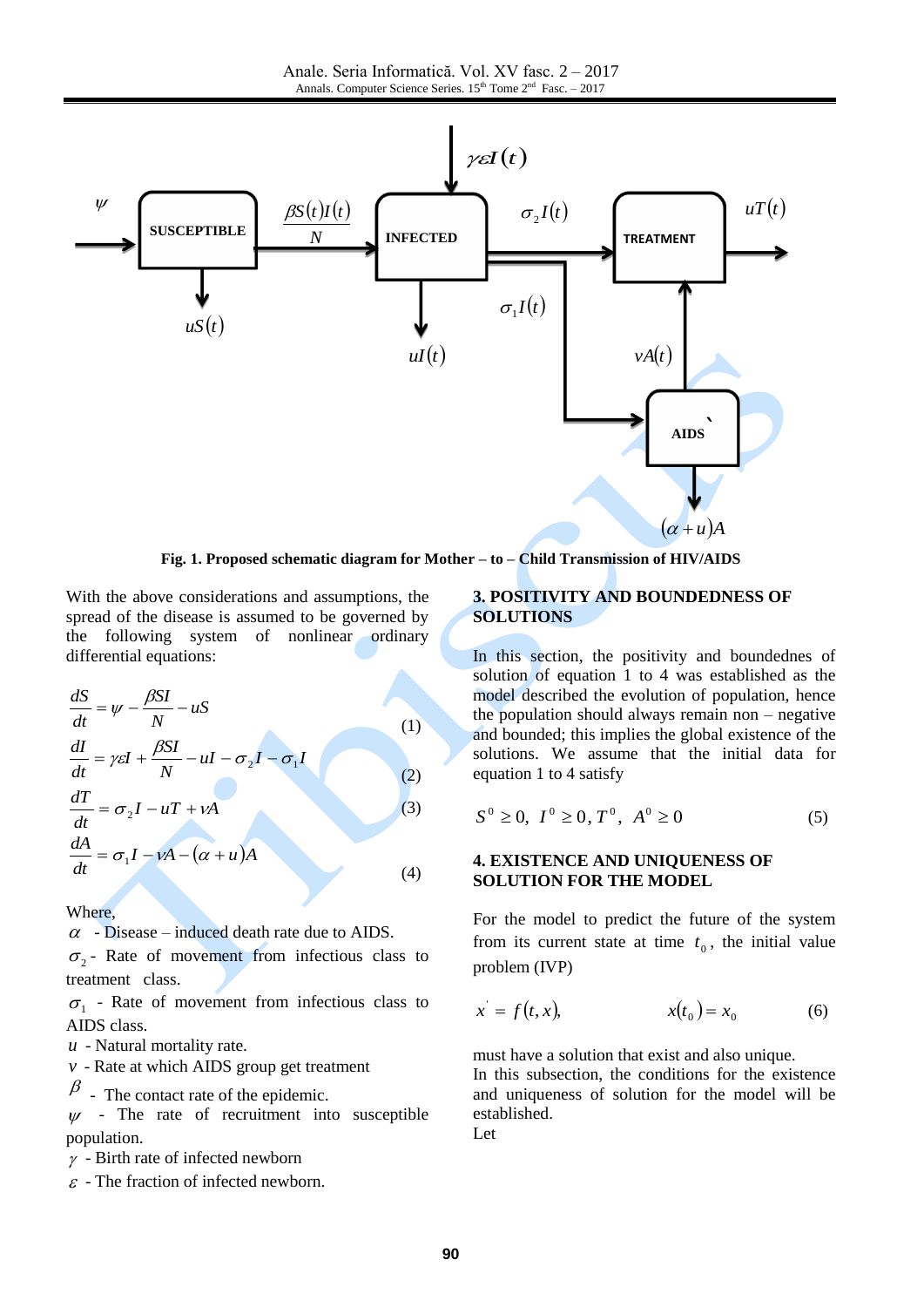Anale. Seria Informatică. Vol. XV fasc. 2 – 2017 Annals. Computer Science Series.  $15<sup>th</sup>$  Tome  $2<sup>nd</sup>$  Fasc.  $-2017$ 

| $\frac{dS}{dt} = \psi - \frac{\beta SI}{N} - uS$                                           | $S(t_0) = S_0$     |
|--------------------------------------------------------------------------------------------|--------------------|
| $\frac{dI}{dt} = \gamma \varepsilon I + \frac{\beta SI}{N} - uI - \sigma_2 I - \sigma_1 I$ | $I(t_0) = I_0$     |
| $\frac{dT}{dt} = \sigma_2 I - uT + vA,$                                                    | $T(t_0) = T_0$ (7) |
| $\frac{dA}{dt} = \sigma_1 I - vA - (\alpha + u)A$                                          | $A(t_0) = A_0$     |

#### **Theorem 1.**

Let

$$
D = |(S, I, T, A, t)| |S - S_0| \le
$$
  
\n
$$
\le a, |I - I_0| \le a, |T - T_0| \le a, |A - A_0| \le a
$$
 (8)

and suppose that  $f(t, x)$  satisfies the Lipchitz condition

 $f(t, x_1) - f(t, x_2) \le k$ 

Then equation (7) has a unique solution. **Proof.**

$$
\frac{dS}{dt} = \psi - \frac{\rho S I}{N} - uS \qquad S(t_0) = S_0
$$
\n
$$
\frac{dI}{dt} = \gamma \varepsilon I + \frac{\beta SI}{N} - uI - \sigma_2 I - \sigma_1 I \qquad I(t_0) = I_0
$$
\n
$$
\frac{dT}{dt} = \sigma_2 I - uT + vA, \qquad T(t_0) = T_0 \quad (7)
$$
\n
$$
\frac{dA}{dt} = \sigma_1 I - vA - (\alpha + u)A \qquad A(t_0) = A_0
$$
\n**Theorem 1.**\nLet\n
$$
D = |(S, I, T, A, t)| |S - S_0| \le
$$
\n
$$
\le a, |I - I_0| \le a, |T - T_0| \le a, |A - A_0| \le a \qquad (8)
$$
\nand suppose that  $f(t, x)$  satisfies the Lipchitz condition\n
$$
||f(t, x_1) - f(t, x_2)|| \le k ||
$$
\nThen equation (7) has a unique solution.\n**Proof.**\n
$$
\frac{dS}{dt} = f_1(S, I, T, A, t) = \psi - \frac{\beta SI}{N} - uS
$$
\n
$$
\frac{dI}{dt} = f_2(S, I, T, A, t) = \tau \varepsilon I + \frac{\beta SI}{N} - uI - \sigma_2 I - \sigma_1 I \qquad (9)
$$
\n
$$
\frac{dT}{dt} = f_3(S, I, T, A, t) = \sigma_2 I - uT + vA
$$
\n
$$
\frac{dA}{dt} = f_4(S, I, T, A, t) = \sigma_1 I - vA - (\alpha + u)A
$$
\nThen\n
$$
\frac{\partial f_1}{\partial S} \Big|_{(S_0, I_0, T_0, A_0)} = \left| -\frac{\beta I}{N} + u \right| = \frac{\beta I}{N} + u
$$
\n
$$
\frac{\partial f_1}{\partial T} \Big|_{(S_0, I_0, T_0, A_0)} = 0
$$
\n
$$
\frac{\partial f_1}{\partial A} \Big|_{(S_0, I_0, T_0, A_0)} = 0
$$
\n91

Then ;

$$
\frac{\partial f_1}{\partial S}\Big|_{(S_0, I_0, T_0, A_0)} = \left| -\left(\frac{\beta I}{N} + u\right) \right| = \frac{\beta I}{N} + u,
$$
\n
$$
\frac{\partial f_1}{\partial I}\Big|_{(S_0, I_0, T_0, A_0)} = \left| -\frac{\beta S}{N} \right| = \frac{\beta S}{N}
$$
\n
$$
\frac{\partial f_1}{\partial T}\Big|_{(S_0, I_0, T_0, A_0)} = 0
$$
\n
$$
\frac{\partial f_1}{\partial A}\Big|_{(S_0, I_0, T_0, A_0)} = 0
$$

$$
\frac{\partial f_2}{\partial S}\Big|_{(S_0, I_0, T_0, A_0)} = \frac{\beta I}{N}
$$
\n
$$
\frac{\partial f_2}{\partial I}\Big|_{(S_0, I_0, T_0, A_0)} = \frac{\beta S}{N} + \gamma \varepsilon - u - \sigma_2 - \sigma_1
$$
\n
$$
\frac{\partial f_2}{\partial T}\Big|_{(S_0, I_0, T_0, A_0)} = 0
$$
\n
$$
\frac{\partial f_2}{\partial A}\Big|_{(S_0, I_0, T_0, A_0)} = 0
$$
\n
$$
\frac{\partial f_3}{\partial S}\Big|_{(S_0, I_0, T_0, A_0)} = 0
$$
\n
$$
\frac{\partial f_3}{\partial T}\Big|_{(S_0, I_0, T_0, A_0)} = \sigma_2
$$
\n
$$
\frac{\partial f_3}{\partial T}\Big|_{(S_0, I_0, T_0, A_0)} = |-u| = u
$$
\n
$$
\frac{\partial f_3}{\partial S}\Big|_{(S_0, I_0, T_0, A_0)} = V
$$
\n
$$
\frac{\partial f_4}{\partial S}\Big|_{(S_0, I_0, T_0, A_0)} = 0
$$
\n
$$
\frac{\partial f_4}{\partial T}\Big|_{(S_0, I_0, T_0, A_0)} = \sigma_1
$$
\n
$$
\frac{\partial f_4}{\partial T}\Big|_{(S_0, I_0, T_0, A_0)} = 0
$$
\n
$$
\frac{\partial f_4}{\partial T}\Big|_{(S_0, I_0, T_0, A_0)} = |-(v + \alpha + u)| = (v + \alpha + u)
$$

Hence  $i, j = 1,2,3$  $\partial$  $\partial$ *i j x f i*  $\frac{i}{i}$ , *i*, *j* = 1,2,3 are continuous and bounded. Therefore, the problem (7) has a unique solution.

## **5. THE BASIC REPRODUCTIVE NUMBER**  *R*0

The basic reproductive number  $(R_0)$  for the model adopt was is calculated using linearization method, linearizing the equation for *dt*  $\frac{dI}{I}$  about  $I = 0$ . Hence, the basic reproductive number  $(R_0)$  for the equation (1) to (4) model is

$$
R_0 = \frac{\beta \psi + uN\gamma \varepsilon}{(u + \sigma_2 + \sigma_1)uN}
$$
\n(10)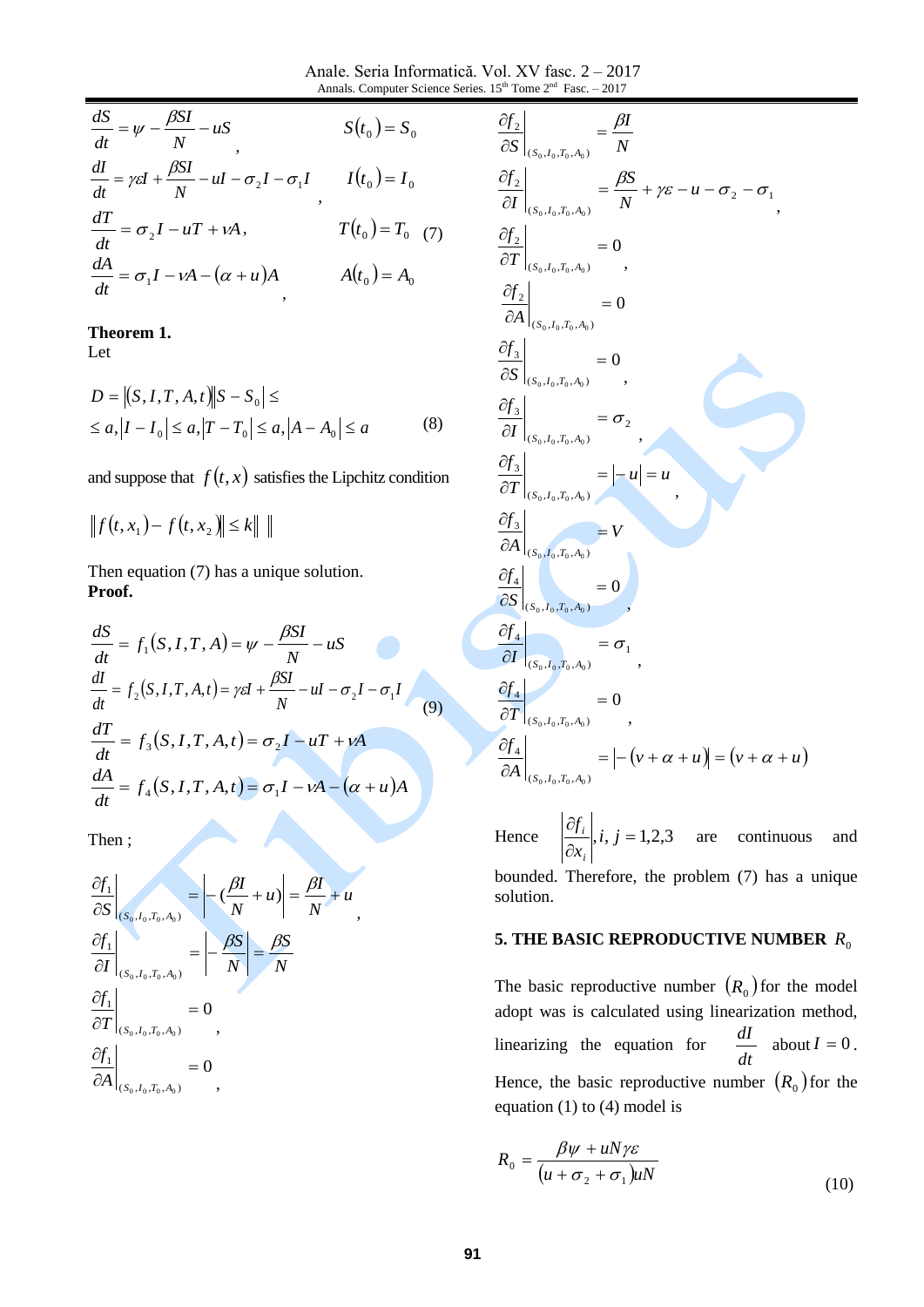### **6. STABILITY ANALYSIS OF THE MODEL**

The equation (1) to (4) exhibits two steady states namely:

$$
E_0 = (S^0, I^0, T^0, A^0) = \left(\frac{\psi}{u}, 0, 0, 0\right)
$$
\n(11)

and

$$
E^* = \left(S^*, I^*, T^*, A^*\right) = \begin{pmatrix} -\frac{Na}{\beta}, -\frac{R_0 - 1}{(\gamma \varepsilon - \sigma_1 - u - \sigma_2)\beta [uN(\sigma_1 + u + \sigma_2)]}, \\ -\frac{[\sigma_2(\nu + u + \alpha) + \nu \sigma_1](R_0 - 1)}{N\beta (\gamma \varepsilon - \sigma_1 - u - \sigma_2)(\nu + u + \alpha)[(\sigma_1 + u + \sigma_2)]}, \\ -\frac{\sigma_1(R_0 - 1)}{uN\beta (\gamma \varepsilon - \sigma_1 - u - \sigma_2)(\nu + u + \alpha)[(\sigma_1 + u + \sigma_2)]} \end{pmatrix}
$$
(12)

#### **6.1 Stability of the Disease Free Equilibrium**

To examine the local stability of disease – free – equilibrium  $E_0$  we evaluate the jacobian matrix at  $E^{\vphantom{*}}_0 = \left( S^{\vphantom{*}}_{\vphantom{*}} ,I^{\vphantom{*}}_{\vphantom{*}} ,I^{\vphantom{*}}_{\vphantom{*}} ,A^{\vphantom{*}}_{\vphantom{*}} \right) \,.$ 

Considering equation (7) and let  $X = S - S_0$ ,  $I = I$ ,  $T = T$  and  $A = A$ The jacobian matrix is

$$
Jp(E_0) = \begin{pmatrix}\n-u & -\frac{\beta S_0}{N} & 0 & 0 \\
0 & \frac{\beta S_0}{N} - (u + \sigma_2 + \sigma_1 - \gamma \varepsilon) & 0 & 0 \\
0 & \sigma_2 & -u & v \\
0 & \sigma_1 & 0 & -(v + \alpha + u)\n\end{pmatrix}
$$
(13)

Preposition:  $E_0$  is local asymptotically stable if  $R_0(\lambda) < 0$ <br>Proof.<br> $\left(-\frac{u + \lambda}{\lambda}\right)$ Proof.

$$
\left|J(E_0) - \lambda I\right| = \begin{pmatrix} -(u + \lambda) & -\frac{\beta \psi}{uN} & 0 & 0 \\ 0 & \left(\frac{\beta \psi}{uN} - \left(u + \sigma_2 + \sigma_1 - \gamma \varepsilon\right)\right) - \lambda & 0 & 0 \\ 0 & \sigma_2 & -\left(u + \lambda\right) & v \\ 0 & \sigma_1 & 0 & -\left(v + \alpha + u + \lambda\right) \end{pmatrix} = 0 \tag{14}
$$

The eigenvalues of  $J(E_0)$  are

$$
-(u+\lambda)\left[\left(\frac{\beta\psi}{uN}-(u+\sigma_2+\sigma_1-\gamma\varepsilon)-\lambda\right)(u+\lambda)(v+\alpha+u+\lambda)-0\right]=0
$$
\n(15)

$$
\lambda_1 = -u \ , \quad \lambda_2 = \frac{\beta \psi}{uN} - u - \sigma_2 - \sigma_1 + \gamma \varepsilon, \quad \lambda_3 = -u \ , \quad \text{and} \quad \lambda_4 = -(\nu + \alpha + u) \tag{16}
$$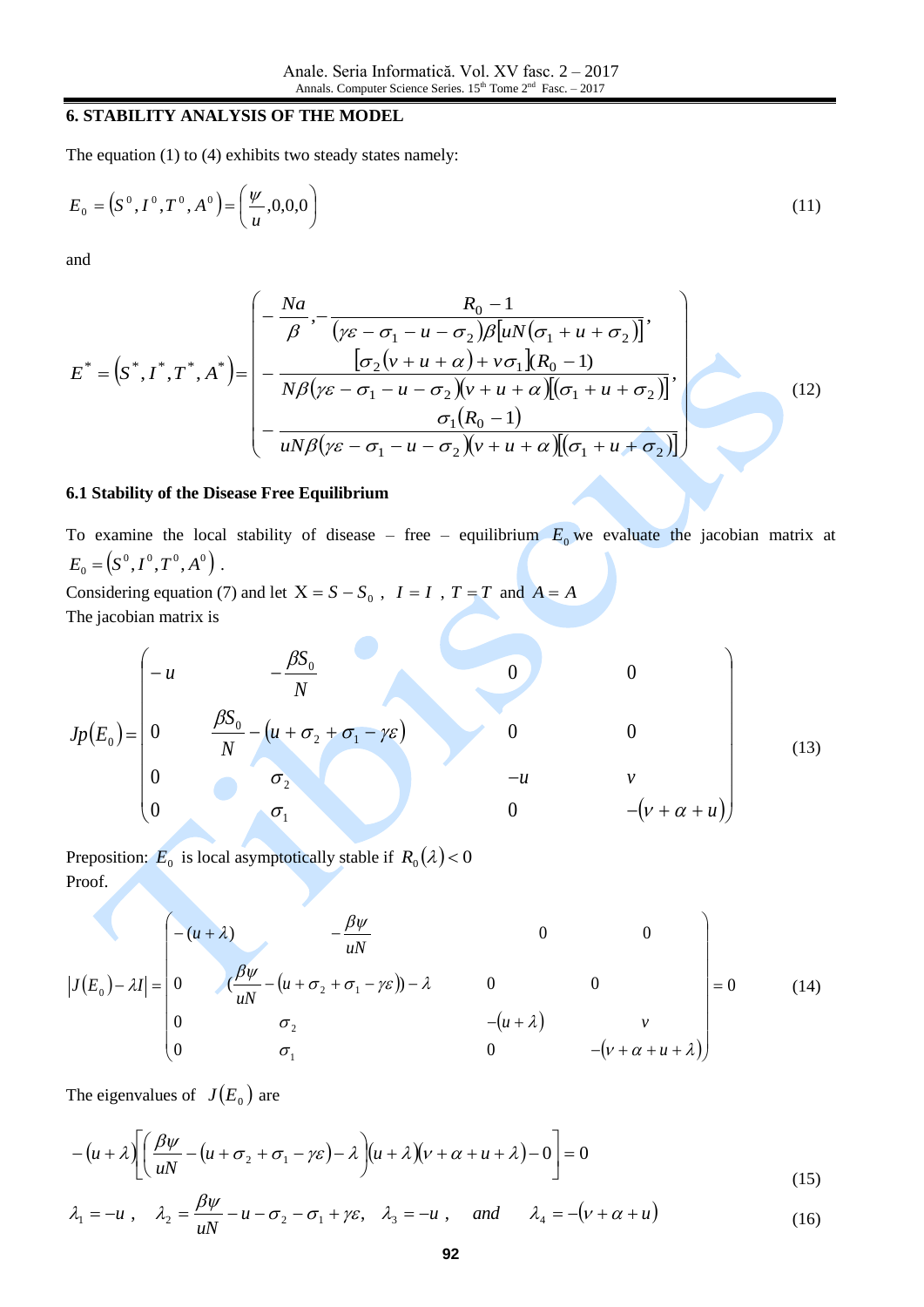It can be seen that ;

$$
\frac{\beta \psi}{uN} - u - \sigma_2 - \sigma_1 + \gamma \varepsilon < 0
$$
\n
$$
\frac{\beta \psi + uN \gamma \varepsilon}{(u + \sigma_2 + \sigma_1)uN} < 1
$$
\n
$$
(17)
$$

Therefore  $R_e(\lambda) < 0$  since all the parameters are non – negative. This proves the preposition.

## **6.2 Stability of Endemic Equilibrium**

To examine the local stability of the endemic equilibrium  $E_*$ , we evaluate the jacobian matrix at

$$
S_{*} = -\frac{Na}{\beta}
$$
\n
$$
I_{*} = -\frac{R_{0} - 1}{(\gamma \varepsilon - \sigma_{1} - u - \sigma_{2})\beta [uN(\sigma_{1} + u + \sigma_{2})]}
$$
\n
$$
T_{*} = -\frac{[\sigma_{2}(\nu + u + \alpha) + \nu \sigma_{1}](R_{0} - 1)}{N\beta(\gamma \varepsilon - \sigma_{1} - u - \sigma_{2})(\nu + u + \alpha)[(\sigma_{1} + u + \sigma_{2})]}
$$
\n
$$
A_{*} = -\frac{\sigma_{1}(R_{0} - 1)}{uN\beta(\gamma \varepsilon - \sigma_{1} - u - \sigma_{2})(\nu + u + \alpha)[(\sigma_{1} + u + \sigma_{2})]}
$$
\n(21)

Where,

$$
a = \gamma \varepsilon - \sigma_2 - u - \sigma_1
$$
\n
$$
J(E_*) = \begin{pmatrix}\n-\left(\frac{\beta I_*}{N} + u\right) & -\frac{\beta S_*}{N} \\
\frac{\beta I_*}{N} & \frac{\beta S_*}{N} - \left(u + \sigma_2 + \sigma_1 - \gamma \varepsilon\right) & 0 & 0 \\
0 & \sigma_2 & -\mu & \nu \\
0 & \sigma_1 & 0 & -\left(v + \alpha + u\right)\n\end{pmatrix}
$$
\n(22)

The resulting jacobian matrix is

$$
|J(E_*) - \lambda I| = \begin{pmatrix} -\left(\frac{\beta I_*}{N} + u + \lambda\right) & -\frac{\beta S_*}{N} & 0 & 0\\ \frac{\beta I_*}{N} & \frac{\beta S_*}{N} - \left(u + \sigma_2 + \sigma_1 - \gamma \varepsilon + \lambda\right) & 0 & 0\\ 0 & \sigma_2 & -\left(u + \lambda\right) & v\\ 0 & \sigma_1 & 0 & -\left(v + \alpha + u + \lambda\right) \end{pmatrix} = 0
$$
(23)

Therefore we obtained the solution of equation (23) as,

$$
\lambda^4 - \lambda^3 a_1 + \lambda^2 a_2 + \lambda a_3 + a_4 \tag{24}
$$

where,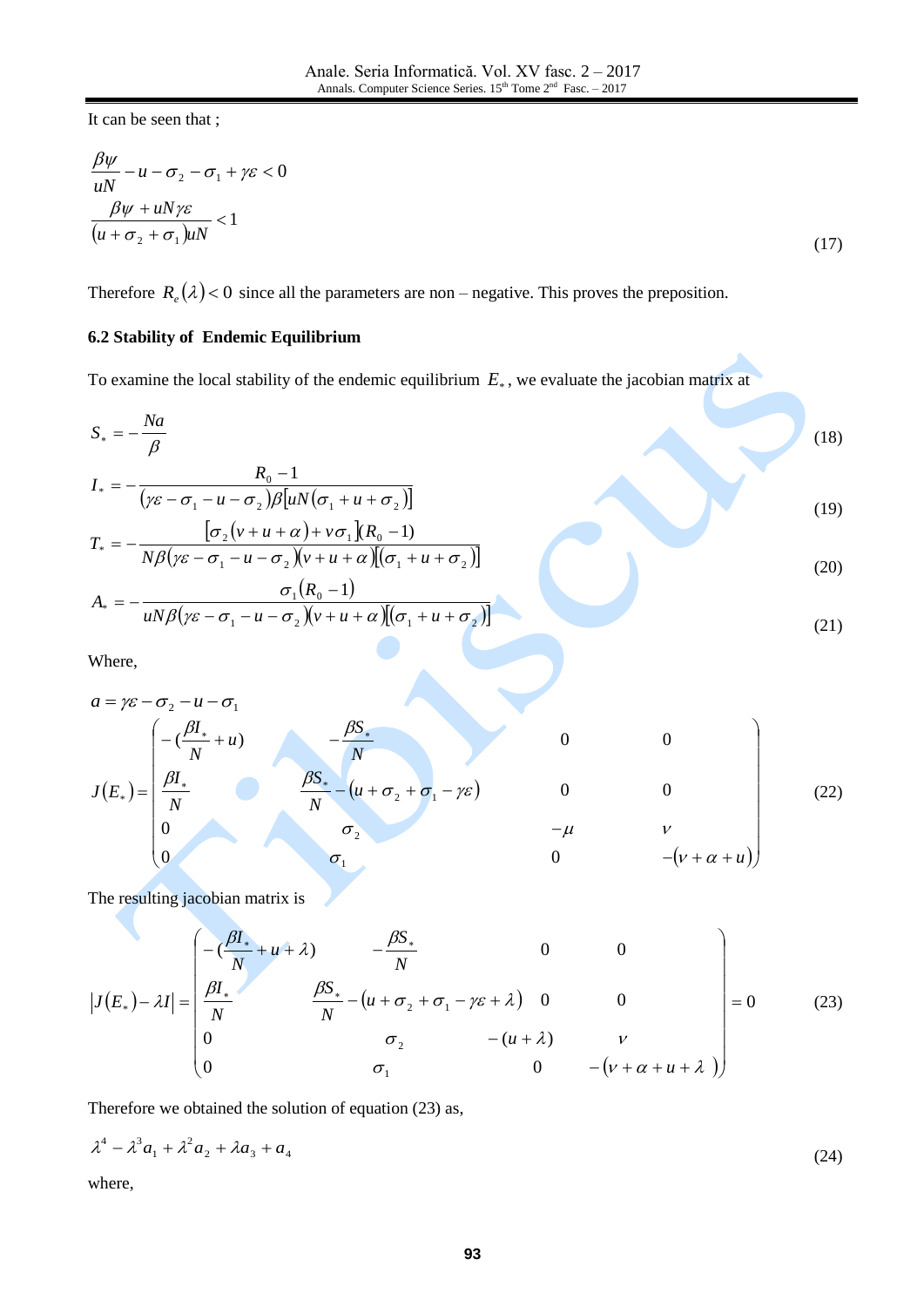Anale. Seria Informatică. Vol. XV fasc. 2 – 2017 Annals. Computer Science Series.  $15<sup>th</sup>$  Tome  $2<sup>nd</sup>$  Fasc.  $-2017$ 

$$
a_1 = \gamma \varepsilon - 2u - v - \alpha - \sigma_2 + \sigma_1 - \frac{\beta S_*}{N} - \beta I_*
$$
  
\n
$$
a_2 = u\gamma \varepsilon + u\sigma_1 - u\frac{\beta S_*}{N} - u\sigma_2 - u\alpha - uv - u^2 - \left(\sigma_1 + \sigma_2 + \frac{\beta S_*}{N}\right) (2u + v + \alpha)
$$
\n(25)

$$
= u\gamma\varepsilon + u\sigma_1 - u\frac{D\delta}{N} - u\sigma_2 - u\alpha - uv - u^2 - \left(\sigma_1 + \sigma_2 + \frac{D\delta}{N}\right)\left(2u + v + \alpha\right)
$$

$$
- \beta I_* \left(u + v + \alpha + \sigma_2 - \gamma\varepsilon - \sigma_1 + \frac{\beta S_*}{N}\right) + \frac{\beta S_*}{N} \left[\frac{\beta I_*}{N}\right]
$$

$$
= u^3 - u^2(\sigma_2 - v - \alpha - \sigma_1) - uv\sigma_2 - u\alpha\sigma_2 - uv\sigma_1 - u\alpha\sigma_1 - \left(uv + u\alpha + u^2\right)
$$
(26)

 $(\sigma_2 - v - \alpha - \sigma_1) - uv \sigma_2 - u \alpha \sigma_2 - uv \sigma_1 - u \alpha \sigma_1 - (uv + u \alpha + u^2)$  $= u<sup>3</sup> - u<sup>2</sup>(\sigma_2 - v - \alpha - \sigma_1) - uv \sigma_2 - u\alpha \sigma_2 - uv \sigma_1 - u\alpha \sigma_1 - (uv + u\alpha + v\alpha)$  $a_3 = u^3 - u^2(\sigma_2 - v - \alpha - \sigma_1) - uv\sigma_2 - uv\sigma_2 - uv\sigma_1 - u\alpha\sigma_1 - (uv + u\alpha + u^2)$ 

$$
u_{3} = u - u \left( \sigma_{2} - v - \alpha - \sigma_{1} \right) - uv \sigma_{2} - uv \sigma_{2} - uv \sigma_{1} - uv \sigma_{1} - (uv + u \alpha + u^{2})
$$
  
+ 
$$
\left( 2u + uv + u \alpha \right) \left( \sigma_{1} + \sigma_{2} + \frac{\beta S_{*}}{N} \right) \left[ 1 - \beta I_{*} \right] - \left( 2u + v + \alpha \right) \frac{\beta S_{*}}{N} \left[ \frac{\beta I_{*}}{N} \right]
$$
  

$$
a_{4} = -u^{4} - u(u + v + \alpha) \frac{\beta S_{*}}{N} \left[ \frac{\beta I_{*}}{N} \right] + u^{3} (\sigma_{2} - v - \alpha - \sigma_{1}) + u^{2} (v \sigma_{2} - v \sigma_{1} - \alpha + \alpha \sigma_{1})
$$
  
+ 
$$
\left( u^{2}v - u^{2} + u^{3} \right) + u^{3} \beta I_{*} (\sigma_{2} - v - \alpha - \sigma_{1}) + \beta I_{*} \left[ uv \sigma_{2} + u \alpha + \sigma_{2} + \sigma_{2} v + u \alpha \sigma_{1} + \left( uv + u \alpha + u^{2} \right) \frac{\beta S_{*}}{N} \right]
$$
  
(27)

By Routh-Hurwitz criteria ([LWJ06]) the endemic equilibrium  $E^*$  is local asymptotically stable if  $a_1 > 0$ ,  $a_2 > 0$ ,  $a_3 > 0$ ,  $a_4 > 0$ ,  $a_1a_2 - a_3 > 0$  and  $a_2a_2a_3 - a_3^2 - a_1^2a_4 > 0$ .

### **7. SENSITIVITY ANALYSIS**

A dynamic model is said to be sensitive to a parameter value if there is a big effect on the outcome, due to a small change in the parameter value have otherwise it is insensitive.

#### **7.1 Initial Conditions**

The base year used in our simulations was 2010, the population in Nigeria was approximately 160.2 million in 2010. The number of HIV/AIDS –positive individuals in 2010 was 3.46 million. The number of individual receiving ARV treatment was 1.45 million NACA (2012).

#### **7.2 Parameter Values**

Constant recruitment rate  $(\psi)$  was estimated as the net birth plus the present net immigration. The net birth was calculated using the average of birth in Nigeria, the birth value obtained was adjusted with the infant mortality rate. According to the NDHS 2010, birth rate is 2.7 and mortality rate is 75 per 1000 population (2008 NDHS) therefore survival rate  $(1 -$ Mortality rate) is  $(1 - 0.075)$  which is 0.925. We used the number of people in Nigeria in 2010 which was 162.245 million. Also the net annual migration in to Nigeria was 1.065 million. Therefore, we computed the constant recruitment rate as

 $\nu$  = Population x birth rate x infant survival rate +migration ([YB11])

J

*N*

 $= 162.245 \text{ X} 0.027 \text{ X} (1 - 0.075) + 1.065 \text{ million}$  $= 5.12$  million.

Natural death rate  $(u)$ . This was estimated using the life expectancy for a Nigerian at birth which was 47.7 years old in 2010 ([Bas14]).

#### **8. RESULTS AND DISCUSSION**

**Table 1. Assumed Values of Parameters Used in the Data Simulation ([BO15])**

| <b>Parameters</b>     | <b>Parameters</b>                | <b>Assumed</b> |
|-----------------------|----------------------------------|----------------|
| <b>Notation</b>       |                                  | <b>Values</b>  |
| $\overline{c}$        | Average number of sexual partner |                |
|                       | per unit time                    |                |
| $\boldsymbol{q}$      | <b>Infant Survival Rate</b>      | 0.925          |
| $\boldsymbol{p}$      | Proportion of Children<br>that   | 0.9            |
|                       | survive after age 15             |                |
| $\beta$               | The contact rate of the epidemic | 0.5            |
| $\mathcal{E}_{0}^{2}$ | The fraction of infected newborn | 0.02           |
| $\gamma$              | Rate of infected newborn baby    | 0.15           |
| $\sigma_{1}$          | Rate of movement from infected   | 0.04           |
|                       | class to AIDS                    |                |
| $\sigma_{2}$          | Rate of movement from infected   | 0.6            |
|                       | class to Treatment               |                |
| $\delta$              | Probability of infection from a  | 0.4            |
|                       | sexual contact with an infected. |                |
| $\alpha$              | Disease – induced death rate     | 0.02           |
| w                     | Sexual contact rate between a    | 0.5            |
|                       | sexually mature S person and I   |                |
|                       | person.                          |                |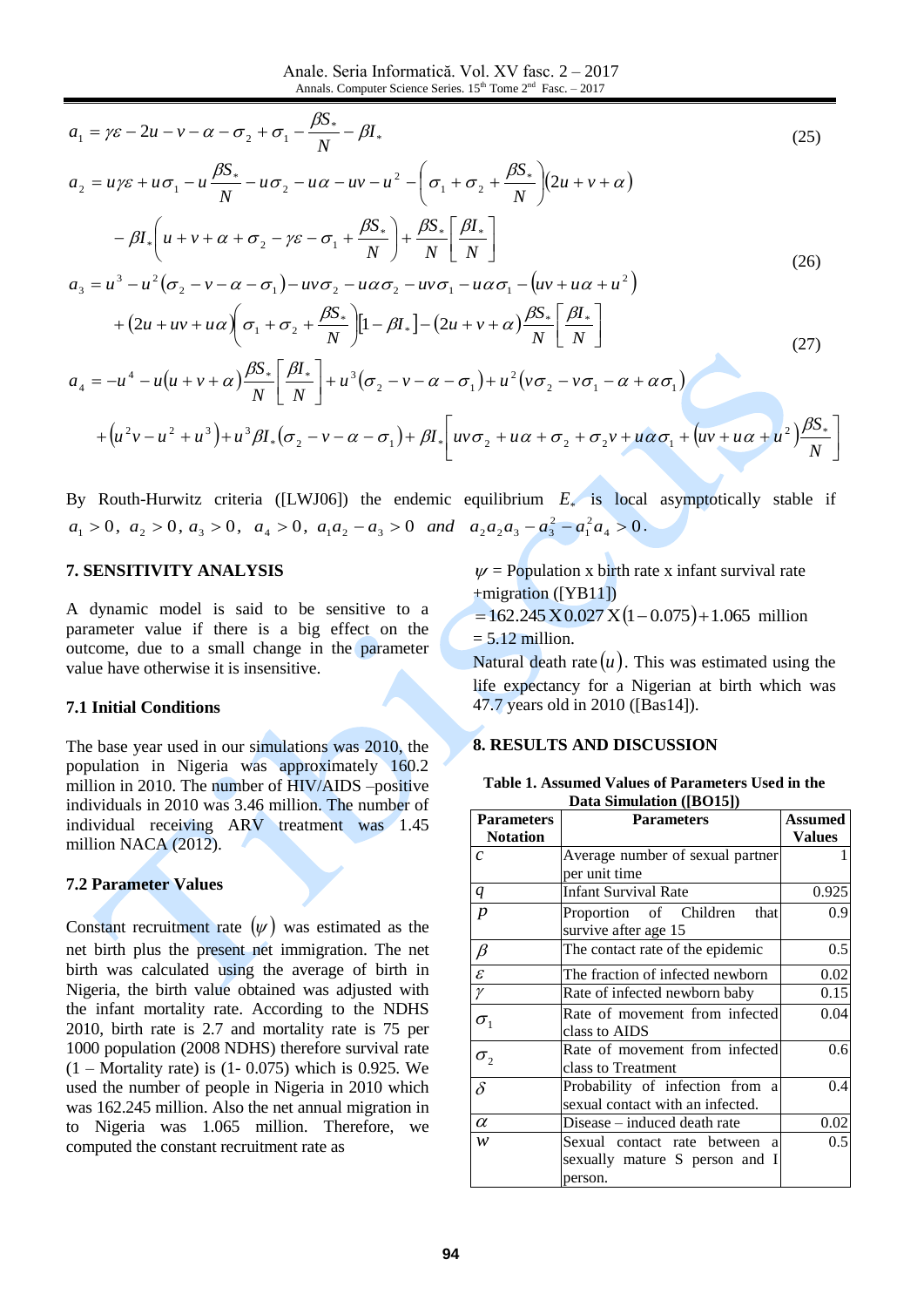

**Fig. 2. Population plot of Treatment, AIDS and Infected when**  $\gamma = 0.05$  and other parameters remain **constant**





**constant**

The rate of recruitment of infected children directly into infective class is explicitly shown in Figures 2, 3 and 4. It is seen that as the rate of infected children born  $\gamma$  increase, the infective population also increases. It may be noted here that the birth of infected children make the infective population increase. Also AIDS population decreases with time then it increases until reaches its equilibrium position. Thus, if the birth of infected children is controlled by treatment, the overall infective population will remain under control. This will help in reducing the AIDS population.



**Fig. 5. Population plot of Treatment and AIDS when**   $\sigma_2 = 0.02$  and other parameters remain constant





It is seen that from the figures 5 and 6 that as  $\sigma_2$ increases, Treatment population also increases continuously it might be as a result of treatment

Infected **AIDS**